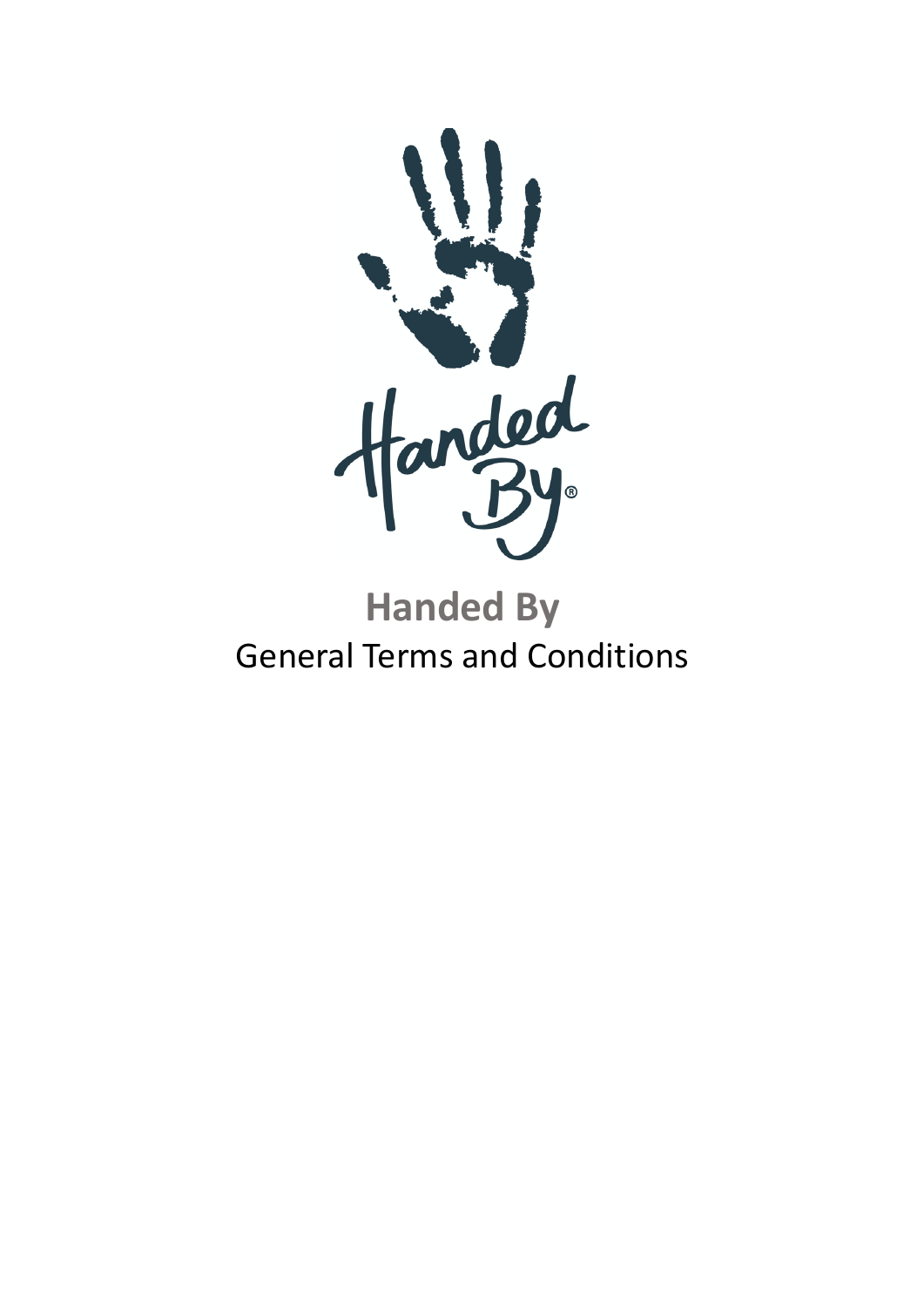

# Table of content

| 1.  |  |
|-----|--|
| 2.  |  |
| 3.  |  |
| 4.  |  |
| 5.  |  |
| 6.  |  |
| 7.  |  |
| 8.  |  |
| 9.  |  |
| 10. |  |
| 11. |  |
| 12. |  |
| 13. |  |
| 14. |  |
| 15. |  |
| 16. |  |
| 17. |  |
| 18. |  |
| 19. |  |
| 20. |  |
| 21. |  |
| 22. |  |
| 23. |  |
| 24. |  |
| 25. |  |
| 26. |  |
| 27. |  |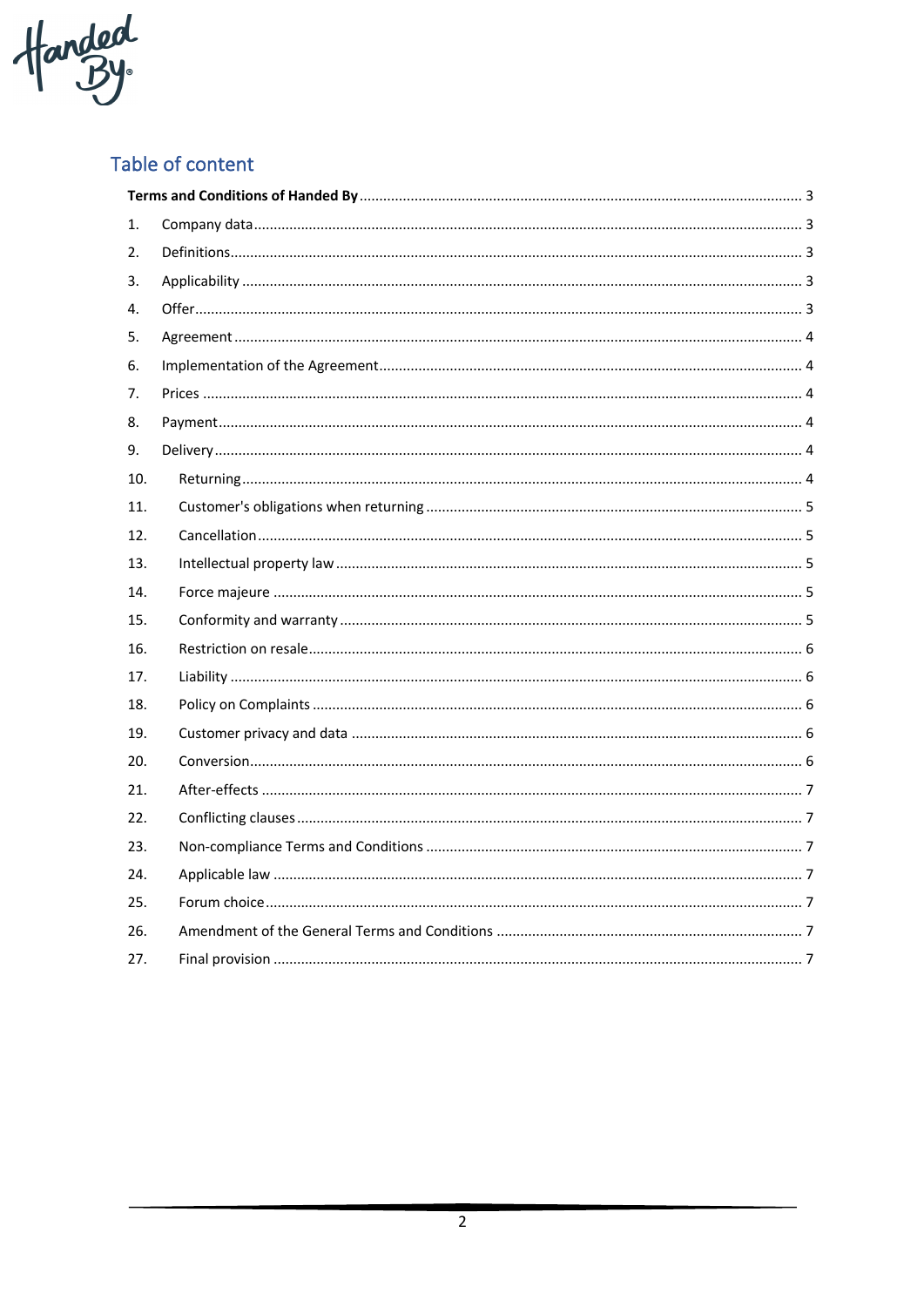

# Terms and Conditions of Handed By

In this document you will find the General Terms and Conditions of Handed By. In the first instance, Handed By rejects all General Terms and Conditions of other Parties, unless otherwise explicitly stated by the Agreement. You cannot derive any rights other than those shown in these General Terms and Conditions.

# 1. Company data

Handed By is located at **Nijverheidsweg 13 in IJsselstein,** postal code 3401 **MC.** Handed By is registered with the **Chamber of Commerce** under the **number 58439099.**

#### **Do you have questions about our Terms and Conditions? Then you can reach us via the following data:**

info@handedby.com | +31 (0)348 – 471 714 Nijverheidsweg 13 | 3401 MC | IJsselstein Chamber of Commerce No. 58439099 | VAT No. 853039987B01

# 2. Definitions

- General Terms and Conditions: conditions as referred to in this document;
- **Day:** calendar day;
- **Service:** service as offered by Handed By and as stated by the Agreement;
- **Digital content:** data produced and delivered in digital form;
- **Seller:** Handed By as shown in **Article 1**;
- **Consumer:** any natural person who purchases a Service from Handed By, a natural person also includes: 'anyone who does not purchase a *Service* acting from *a profession or company*';
- **Product:** goods as indicated on the Handed By website, intended for sale. This includes bags;
- Agreement: any Agreement that is concluded, in any way, between Handed By and Customer;
- Parties: Handed By and Customer mentioned together;
- **Written communication:** all communication that does not take place verbally, digital communication also applies under this formulation.

# 3. Applicability

- 1. The Terms and Conditions of Handed By apply to any Agreement between Handed By and Customer. All General Terms and Conditions of any other Party are in principle rejected. Only if the Parties have explicitly agreed in writing do the General Terms and Conditions of Handed By not apply.
- 2. If there is any deviation from one or more provisions of these General Terms and Conditions, the other provisions will continue to apply.
- 3. Changes to these General Terms and Conditions agreed to in writing only apply to the cases specified in that specific Agreement.
- 4. The General Terms and Conditions do not have to be explicitly agreed again and again after the first time but are deemed to have been tacitly accepted. This applies to all further Agreements between Handed By and Customer.

# 4. Offer

- 1. Handed By makes an offer on the website.
- 2. The offer as described on the website has been accepted after payment in the webshop.
- 3. Quotation made on the website includes VAT. It is always indicated if the prices do not include VAT.
- 4. The offer made by Handed By has been drawn up on the basis of information provided by the Customer.
- 5. A separate login option is provided for partners with whom Handed By cooperates. In this environment the prices are stated exclusive of VAT. This environment is only accessible to partners with whom Handed By has a cooperation agreement.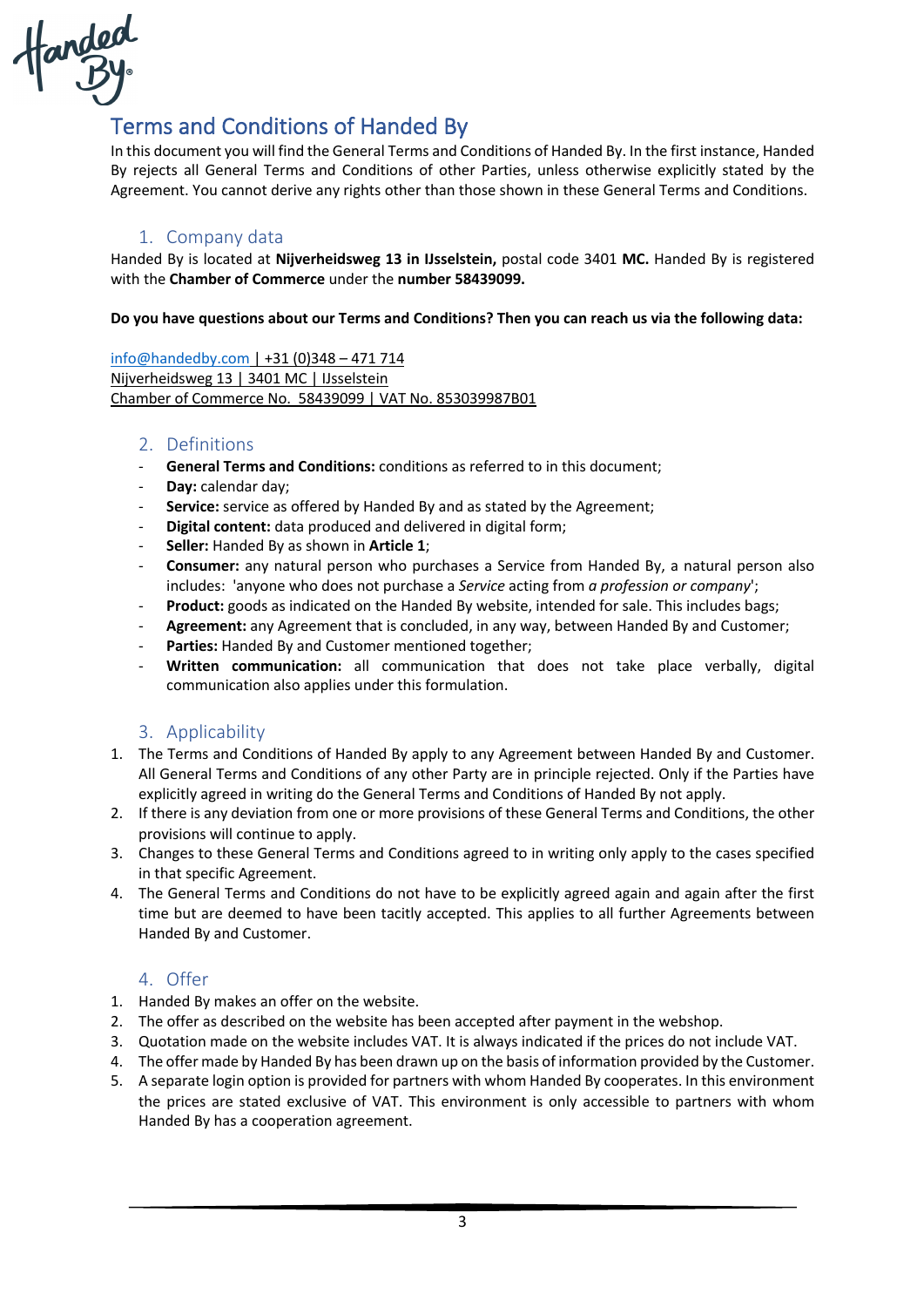

6. Images of products are a true representation of the products offered. Handed By cannot guarantee that the colors displayed exactly match the real colors of the products.

#### 5. Agreement

- 1. The Agreement between Handed By and Customer is concluded by offer and acceptance (article*6:217 of the Dutch Civil Code).* The Agreement may be concluded in *writing* only.
- 2. A confirmation of the Agreement will always be sent to the Customer by e-mail.
- 3. Amendments and/or additions to the Agreement are not allowed. A new Agreement will then have to be concluded.
- 4. Assessment of whether Handed By has failed to fulfill one or more obligations (from the Agreement) is up to Handed By. After all, all activities are performed on the basis of information provided by the Customer.

#### 6. Implementation of the Agreement

- 1. Handed By guarantees that a delivered Product complies with the Agreement. The assessment of whether the Products delivered by Handed By comply with the Agreement is Handed By.
- 2. Handed By will always take due care in the execution of the Agreement.

#### 7. Prices

- 1. The price for the Products to be delivered is the price as stated on the website of Handed By or the offer of Handed By.
- 2. Handed By reserves the right to change prices displayed on the website.
- 3. Prices on the website include VAT.
- 4. Shipping costs are not included in the price, this will be shown to the Customer upon payment.

#### 8. Payment

Handed By asks for a direct payment via the ways indicated on the website. Payment is seen as acceptance and start for the manufacture or delivery of the ordered Products.

#### 9. Delivery

- 1. The Customer must pay the full purchase amount before a Product purchased through the website is shipped.
- 2. The costs for shipping are at the expense of the Customer.
- 3. The ordered Product will be delivered to the address as indicated by the Customer.
- 4. The delivery times are indicative. The order will be shipped as soon as possible but no later than within 30 days, unless a different delivery period has been agreed upon.
- 5. Specified delivery times are not deadlines. If the ordered Product is not received on time, the Customer is obliged to give Handed By a reasonable period of time to deliver the order.
- 6. Handed By delivers, according to insights from Handed By, a final product that complies with the Agreement with the Customer.

#### 10.Returning

- 1. After purchasing via the website, the Customer has the right to return the Product within a period of 14 days, without giving reasons. This period applies to all countries where Handed By delivers.
- 2. Returns must be made to the address indicated on the website or, if any, to the address indicated on the return form.
- 3. The Product must be returned unused in its original packaging. If this is not the case, there is a chance that the right to a refund will lapse.
- 4. Costs for return will be borne by the Customer, unless Handed By makes an exception to this. This exception is only valid if Handed By confirms it in writing.
- 5. Review of the returned Product is on the side of Handed By.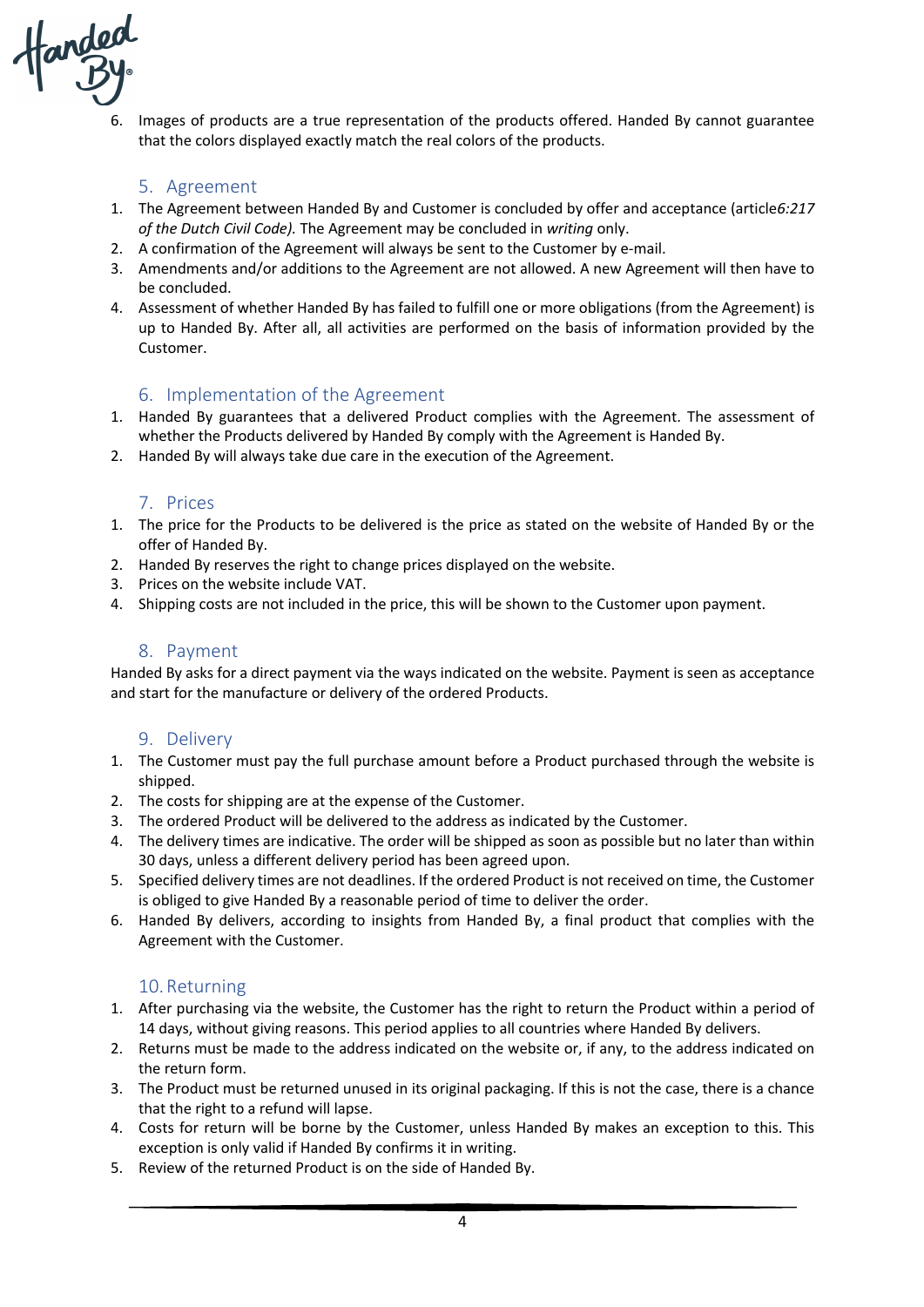anded<br>By

- 6. If, upon return, the Product is found to be damaged or deviates in any way from the original Product sent, the right to reimbursement of the purchase amount will lapse, unless damage or deviations are the original reason for return.
- 7. When a Handed By product is purchased in a physical store, the Customer is deemed to return this product to the store where Customer purchased this product. Only Products purchased on the https://handedby.nl/ website are subject to the right of withdrawal.
- 8. Handed By uses the same means of payment that the Customer has used to purchase the product.

#### 11.Customer's obligations when returning

- 1. During the Cooling-off Period, the Customer will handle the Product and its packaging with care. He will only unpack or use the Product to the extent necessary to determine the nature, characteristics and operation of the Product. The starting point is that the Customer may only handle and inspect the Product as he would be allowed to do in a store.
- 2. Customer is only liable for depreciation of the Product resulting from a way of handling the Product that goes beyond what is permitted in paragraph 1.
- 3. The Customer shall bear the direct costs of returning the Products.

#### 12.Cancellation

Handed By has the right to cancel the Agreement at any time, stating the reasons for this to the Client. Cancellation by Handed By is possible in a number of cases, such as force majeure, for example because the Product ordered by the Customer is not in stock. If this situation arises, Handed By will always communicate with the Customer and contact you about the next steps. Another possibility of cancellation is that the carrier cannot deliver. The Customer will also be contacted in such situations.

# 13. Intellectual property law

- 1. All images, texts, videos or sound materials posted by Handed By on the website are the property of Handed By.
- 2. Under the Copyright Act, it is not permitted to distribute or reproduce these works without the express and written permission of Handed By.
- 3. In case that a work is distributed or reproduced without explicit and written permission, Handed By will issue a penalty in the form of a fine amounting to the lost profit/financial damage suffered.

# 14. Force majeure

- 1. Handed By is not liable for damage resulting from circumstances that could not have been foreseen for Handed By at the time of entering into the Agreement. Such circumstances shall include: lack of raw materials, factory failure of any kind, strike, exclusion of or lack of workers, quarantine, epidemics, pandemics, natural disasters, mobilization, martial law, state of war or war, railway traffic jams or lack of means of transport, traffic blockades, illness whatever the reason or cause thereof, the carrier is unable to deliver or other unforeseen circumstances not known at the time of entering into the Agreement.
- 2. Handed By has the right to suspend or dissolve the performance of the Agreement in the event of force majeure. This does not entitle you to the refund of funds.
- 3. If Handed By later executes a temporarily suspended part of the Agreement, the Customer shall owe the entire agreed consideration without any form of discount.

# 15.Conformity and warranty

- 1. The Handed By guarantees that the Products comply with the Agreement, the specifications stated in the offer, the reasonable requirements of soundness and/or usability and the legal provisions existing on the date of the conclusion of the agreement.
- 2. All Delivered Products via Handed By are covered by the legal warranty.
- 3. The Customer can only claim a guarantee if he or she has the proof of purchase in his or her possession.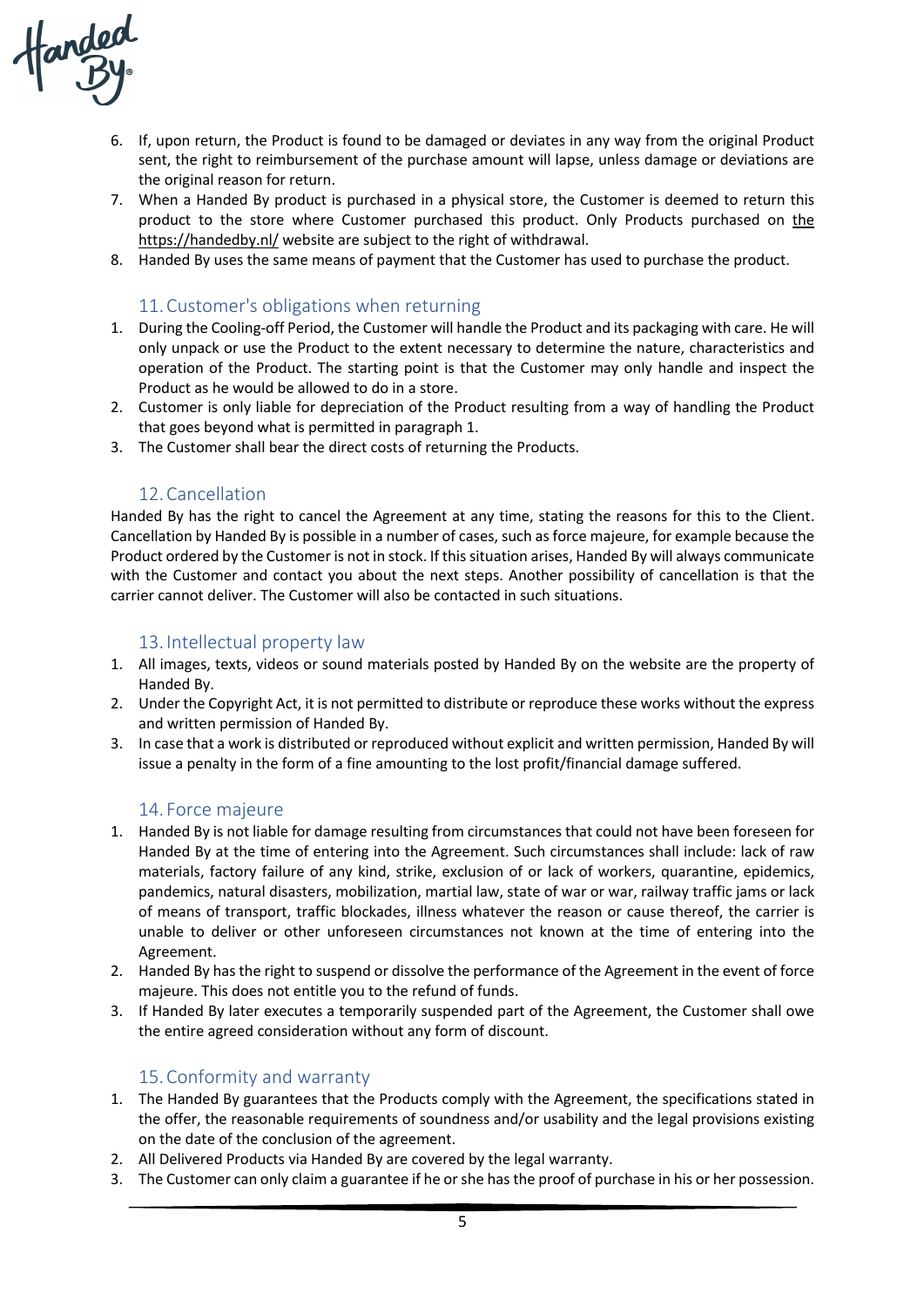anded<br>By

- 4. Customer cannot claim a warranty if:
	- Customer has processed and/or repaired the delivered Products himself or had them repaired and/or processed by third parties;
	- Does not have proof of purchase in possession.

#### 16.Restriction on resale

Handed By wishes the Customer not to resell the Product after the termination of the Agreement. If the Customer does resell the Products, the Customer may not resell the Products under the name 'new'. A once sold item to a private individual is "used" when re-marketed, even if it is unopened.

#### 17. Liability

- 1. Any liability (subject to liability as a result of intent or gross negligence) of Handed By and if this should occur to its directors and employees, is limited to the amount paid at the time of purchase of the Product.
- 2. If Handed By should be liable, this liability is limited to what is regulated in this provision.
- 3. If Handed By should be liable, this liability is limited to the amount stipulated in the professional and/or corporate liability insurance of Handed By.
- 4. Handed By is not liable for damage of any kind caused by Handed By based on incorrect and/or incomplete data provided by or on behalf of the Customer.
- 5. Handed By is only liable for direct damage.
- 6. Direct damage is only understood to mean the reasonable costs to determine the cause and extent of the damage, insofar as the determination relates to damage within the meaning of these terms and conditions, any reasonable costs incurred for the defective performance of Handed By to comply with the Agreement, insofar as these can be attributed to Handed By and reasonable costs incurred to prevent or limit damage, insofar as the Customer demonstrates that these costs have led to limitation of direct damage as referred to in these General Terms and Conditions.
- 7. Handed By is never liable for indirect damage.
- 8. Under no circumstances shall Handed By be liable for any guarantees and securities given by third parties or (staff of) Handed By.
- 9. The limitations of liability contained in this article do not apply if the damage is due to intent or gross negligence on the part of Handed By.

# 18. Policy on Complaints

- 1. Customer must report any form of complaints or comments within a reasonable period of time, after discovery of a defective product. Complaints or comments can be made known to Handed By via email.
- 2. The Customer is obliged to substantiate the complaint with photos by e-mail.
- 3. Handed By will contact you within 7 days after publication of the complaint, to discuss the complaint and further steps to be taken.
- 4. Assessment of the form of work carried out for the repair of the defect is always on the part of Handed By.

#### 19.Customer privacy and data

Handed By complies at all times with the General Data Protection Regulation and/or related laws and regulations. For more information, see our privacy policy.

#### 20.Conversion

If and insofar as any provisions of the Agreement and General Terms and Conditions cannot be invoked on the grounds of reasonableness and fairness or the unreasonably onerous nature, the relevant provision in terms of content and scope shall in any case have as much meaning as possible, so that this can be invoked.